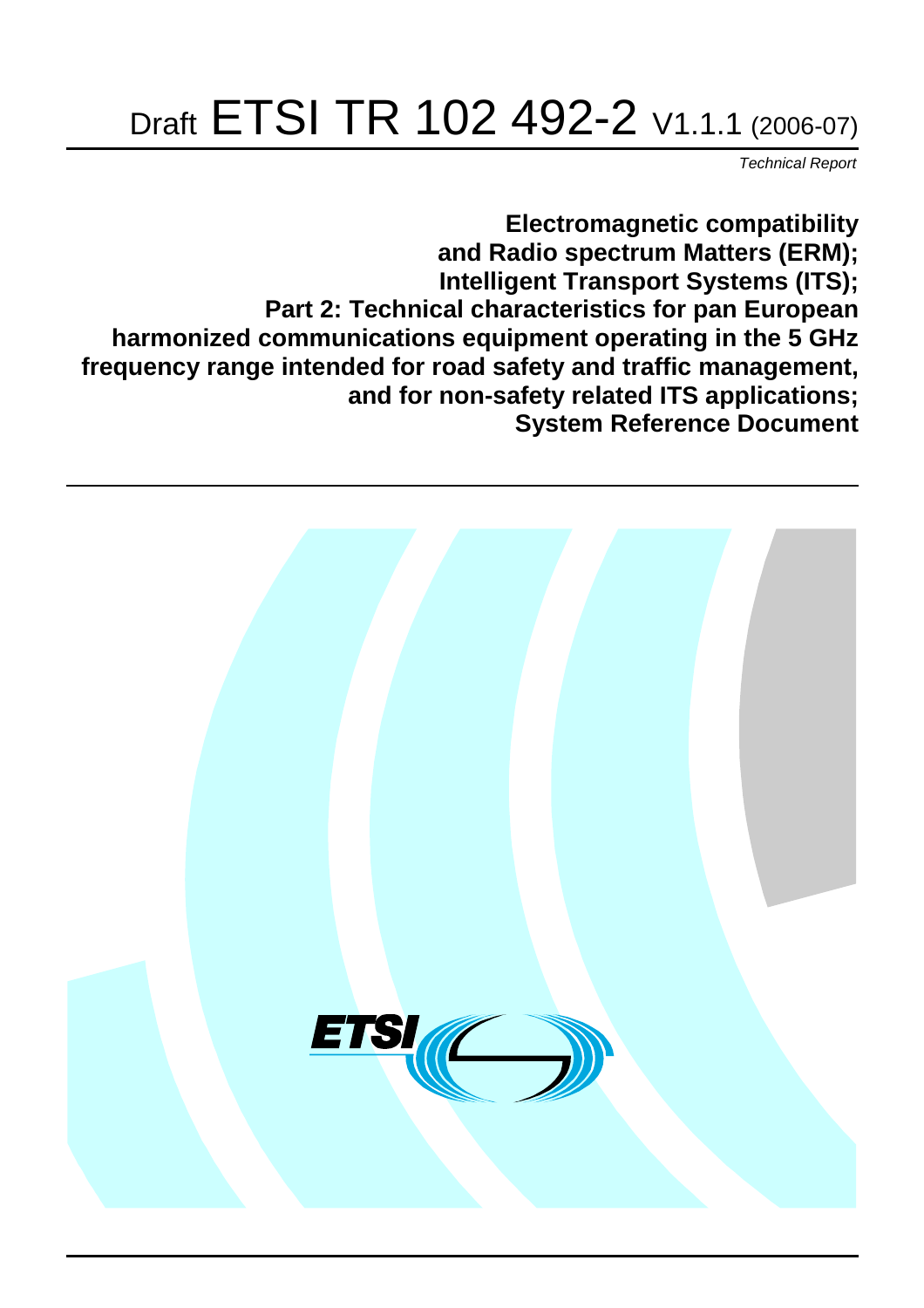Reference DTR/ERM-RM-036-2

Keywords CALM, Radio; RTTT; SRDoc; Transport

#### **ETSI**

#### 650 Route des Lucioles F-06921 Sophia Antipolis Cedex - FRANCE

Tel.: +33 4 92 94 42 00 Fax: +33 4 93 65 47 16

Siret N° 348 623 562 00017 - NAF 742 C Association à but non lucratif enregistrée à la Sous-Préfecture de Grasse (06) N° 7803/88

#### **Important notice**

Individual copies of the present document can be downloaded from: [http://www.etsi.org](http://www.etsi.org/)

The present document may be made available in more than one electronic version or in print. In any case of existing or perceived difference in contents between such versions, the reference version is the Portable Document Format (PDF). In case of dispute, the reference shall be the printing on ETSI printers of the PDF version kept on a specific network drive within ETSI Secretariat.

Users of the present document should be aware that the document may be subject to revision or change of status. Information on the current status of this and other ETSI documents is available at <http://portal.etsi.org/tb/status/status.asp>

If you find errors in the present document, please send your comment to one of the following services: [http://portal.etsi.org/chaircor/ETSI\\_support.asp](http://portal.etsi.org/chaircor/ETSI_support.asp)

#### **Copyright Notification**

Reproduction is only permitted for the purpose of standardization work undertaken within ETSI. The copyright and the foregoing restrictions extend to reproduction in all media.

> © European Telecommunications Standards Institute 2006. All rights reserved.

**DECT**TM, **PLUGTESTS**TM and **UMTS**TM are Trade Marks of ETSI registered for the benefit of its Members. **TIPHON**TM and the **TIPHON logo** are Trade Marks currently being registered by ETSI for the benefit of its Members. **3GPP**TM is a Trade Mark of ETSI registered for the benefit of its Members and of the 3GPP Organizational Partners.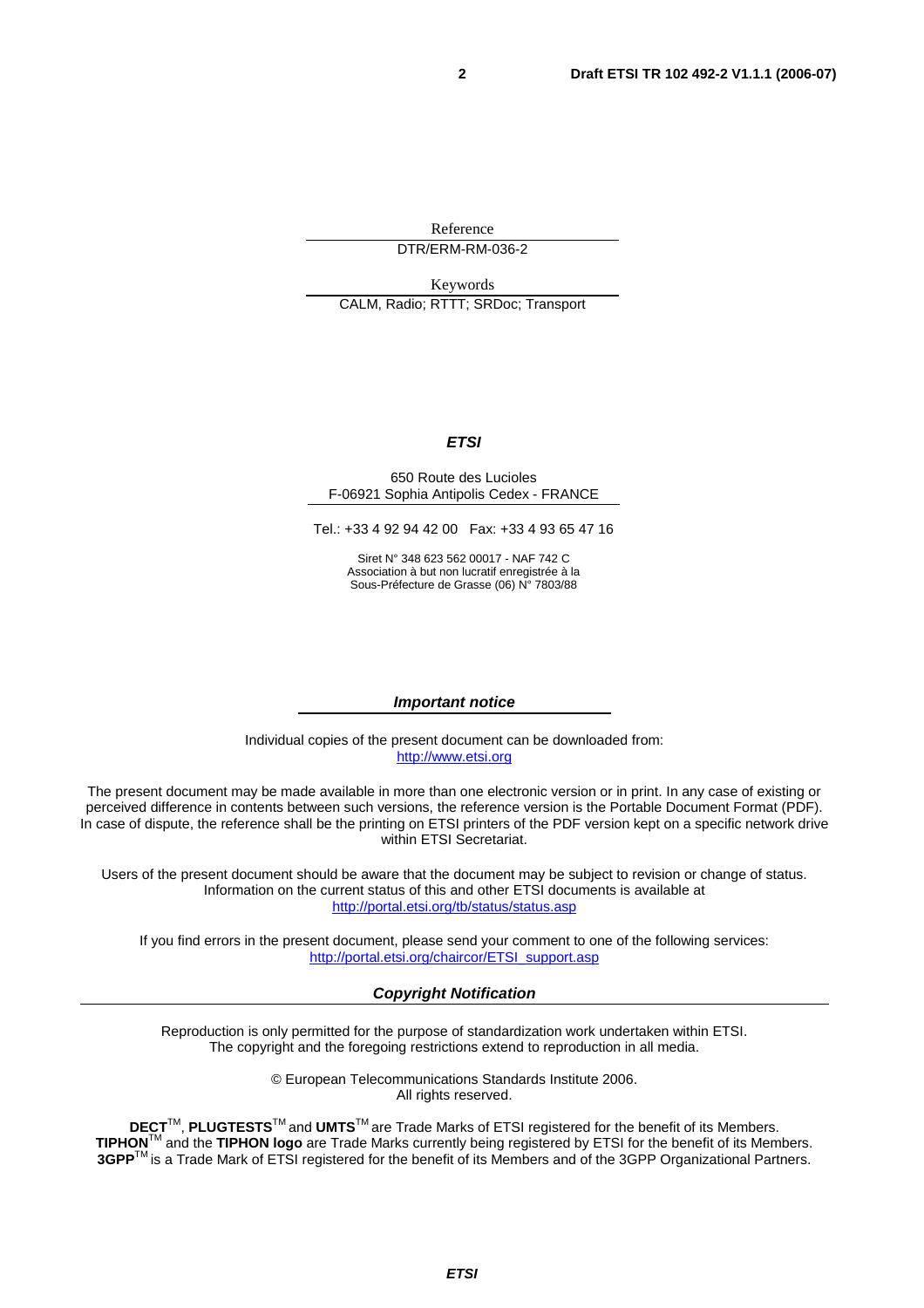# Contents

| 1               |  |
|-----------------|--|
| 2               |  |
| 3               |  |
| 3.1<br>3.2      |  |
| 4               |  |
| 4.1             |  |
| 4.2<br>4.3      |  |
| 4.4             |  |
| 5               |  |
| 6               |  |
| 6.1             |  |
| 6.2<br>6.3      |  |
| 7               |  |
| 7.1             |  |
| 7.2             |  |
| 7.3             |  |
| Annex A:        |  |
| A.1             |  |
| A.1.1<br>A.1.2  |  |
| A.1.3           |  |
| A.1.3.1         |  |
| A.1.3.2         |  |
| A.2             |  |
|                 |  |
| <b>Annex B:</b> |  |
| B.1             |  |
| B.2             |  |
| B.3             |  |
| Annex C:        |  |
| C.1             |  |
| C.2             |  |
| C.3             |  |
|                 |  |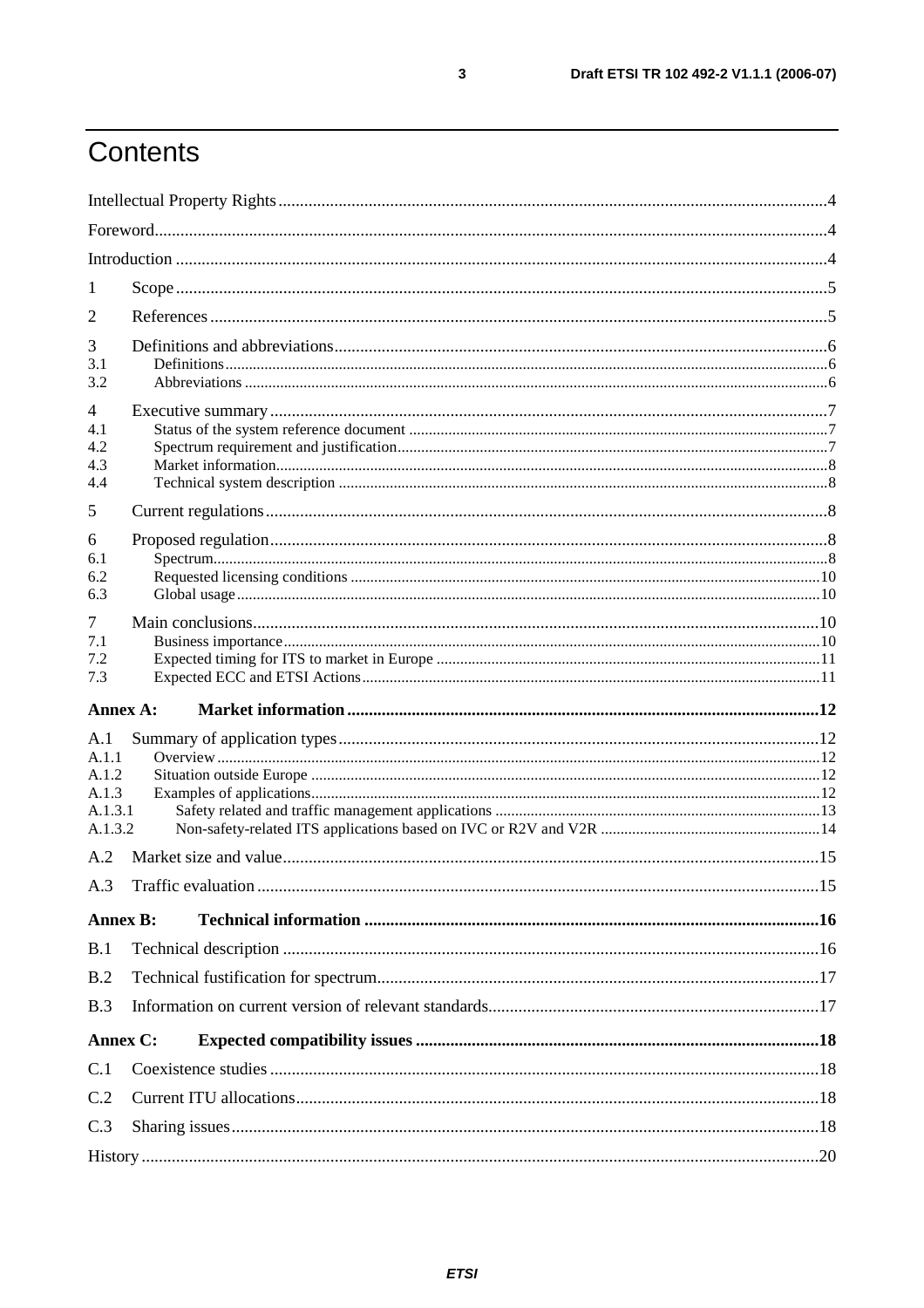### Intellectual Property Rights

IPRs essential or potentially essential to the present document may have been declared to ETSI. The information pertaining to these essential IPRs, if any, is publicly available for **ETSI members and non-members**, and can be found in ETSI SR 000 314: *"Intellectual Property Rights (IPRs); Essential, or potentially Essential, IPRs notified to ETSI in respect of ETSI standards"*, which is available from the ETSI Secretariat. Latest updates are available on the ETSI Web server ([http://webapp.etsi.org/IPR/home.asp\)](http://webapp.etsi.org/IPR/home.asp).

Pursuant to the ETSI IPR Policy, no investigation, including IPR searches, has been carried out by ETSI. No guarantee can be given as to the existence of other IPRs not referenced in ETSI SR 000 314 (or the updates on the ETSI Web server) which are, or may be, or may become, essential to the present document.

### Foreword

This Technical Report (TR) has been produced by ETSI Technical Committee Electromagnetic compatibility and Radio spectrum Matters (ERM).

The present document is part 2 of a multi-part deliverable covering Intelligent Transport System (ITS) as identified below:

- Part 1: "Technical characteristics for pan-European harmonized communications equipment operating in the 5 GHz frequency range and intended for critical road safety applications; System Reference Document";
- **Part 2: "Technical characteristics for pan European harmonized communications equipment operating in the 5 GHz frequency range intended for road safety and traffic management, and for non-safety related ITS applications; System Reference Document".**

#### Introduction

The present document includes necessary information to support the co-operation under the MoU between ETSI and the Electronic Communications Committee (ECC) of the European Conference of Post and Telecommunications Administrations (CEPT).

The proposal for frequency designation in part 2 of the present document is closely related to the proposal for frequency designation in part 1:

- Part 1 covers the minimum requirements for road safety applications with focus on inter-vehicle communications (IVC) with very low latency.
- Part 2 covers the required additional spectrum, with focus on roadside-to-vehicle communications (RVC) applying mobile networking based on the internet protocol IPv6 as well as other protocols.

It is recommended to have a contiguous band, or at least nearby bands, designated for parts 1 and 2.

In addition to the fundamental time-critical road safety applications as described in part 1, part 2 extends the applicability of the communications equipment towards other road safety and traffic management tasks.

Furthermore, the present document also covers vehicle-to-vehicle and roadside-to-vehicle communications for non-safety related applications.

The reasoning for road safety and traffic management applications is provided in part 1 and will not be repeated here.

In addition, the present document also covers roadside-to-vehicle applications which are designed to increase the road traffic efficiency and traffic flow. Both types of applications indirectly enhance the traffic safety.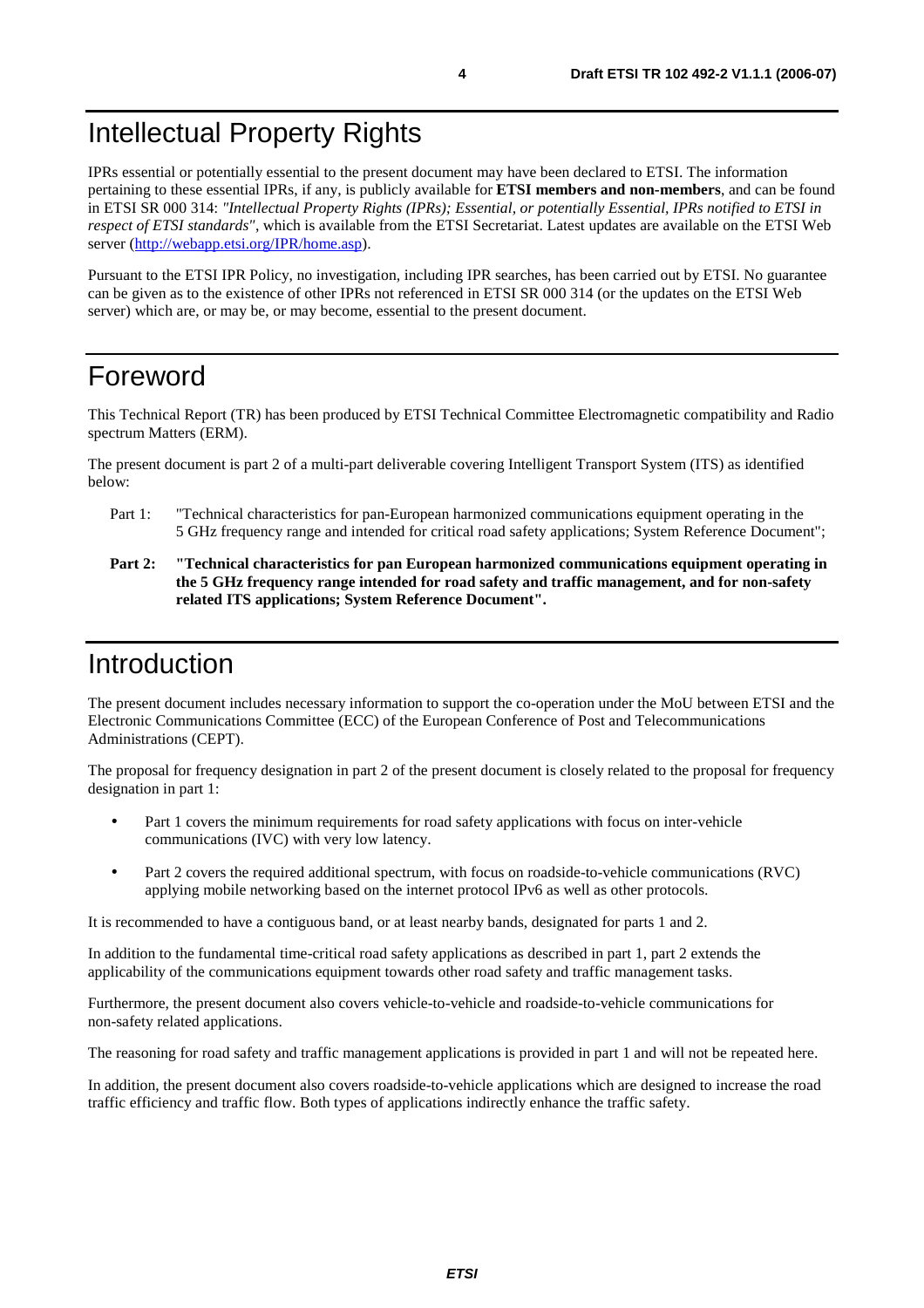#### 1 Scope

The present document describes the spectrum usage requirements for equipment related to:

- primarily roadside/infrastructure to vehicle communications (RVC);
- inter-vehicle communications (IVC).

It includes necessary information to support the co-operation between ETSI and the Electronic Communications Committee (ECC) of the European Conference of Post and Telecommunications Administrations (CEPT), including:

- Market information in annex A.
- Technical information in annex B.
- Expected compatibility issues in annex C.

### 2 References

For the purposes of this Technical Report the following references apply:

- [1] Final report of the e-Safety Working Group on Road Safety http .
- NOTE: See [http://www.europa.eu.int/information\\_society/programmes/esafety/index\\_en.htm](http://www.europa.eu.int/information_society/programmes/esafety/index_en.htm)
- [2] CEPT ECC/DEC/(04)08 of 12 November 2004 on the harmonised use of the 5 GHz frequency bands for the implementation of Wireless Access Systems including Radio Local Area Networks (WAS/RLANs).
- [3] IEEE 802.11p: "Wireless Access for Vehicular Environments Draft standard".
- [4] FCC Rules and Regulations, (August 3, 2004): "Regulations governing the licensing and use of frequencies in the 5850 - 5925 MHz band for Dedicated Short Range Communications Service".
- [5] ISO 21210: "Intelligent Transport Systems CALM Medium and long range, high speed, air interface parameters and protocols for broadcast, point - point, vehicle - vehicle, and vehicle -point communications in the ITS sector - Networking Protocol - Complementary element".
- [6] ISO 21215: "Intelligent Transport Systems CALM -Medium and long range, high speed, air interface parameters and protocols for broadcast, point-point, vehicle-vehicle, and vehicle-point communications in the ITS Sector - Air interface using 5 GHz communications".
- [7] ISO 21217: "Intelligent Transport Systems CALM -Medium and long range, high speed, air interface parameters and protocols for broadcast, point-point, vehicle-vehicle, and vehicle-point communications in the ITS Sector - System architecture".
- [8] ISO 21218: "Intelligent Transport Systems CALM -Medium and long range, high speed, air interface parameters and protocols for broadcast, point-point, vehicle-vehicle, and vehicle-point communications in the ITS Sector - Medium Service Access Points".
- [9] ETSI EN 300 674: "ElectroMagnetic Compatibility and Radio Spectrum Matters (ERM); Road Transport and Traffic Telematics (RTTT); Technical characteristics and test methods for Dedicated Short Range Communication (DSRC) transmission equipment (500 kbit/s / 250 kbit/s) operating in the 5,8 GHz Industrial, Scientific and Medical (ISM) band".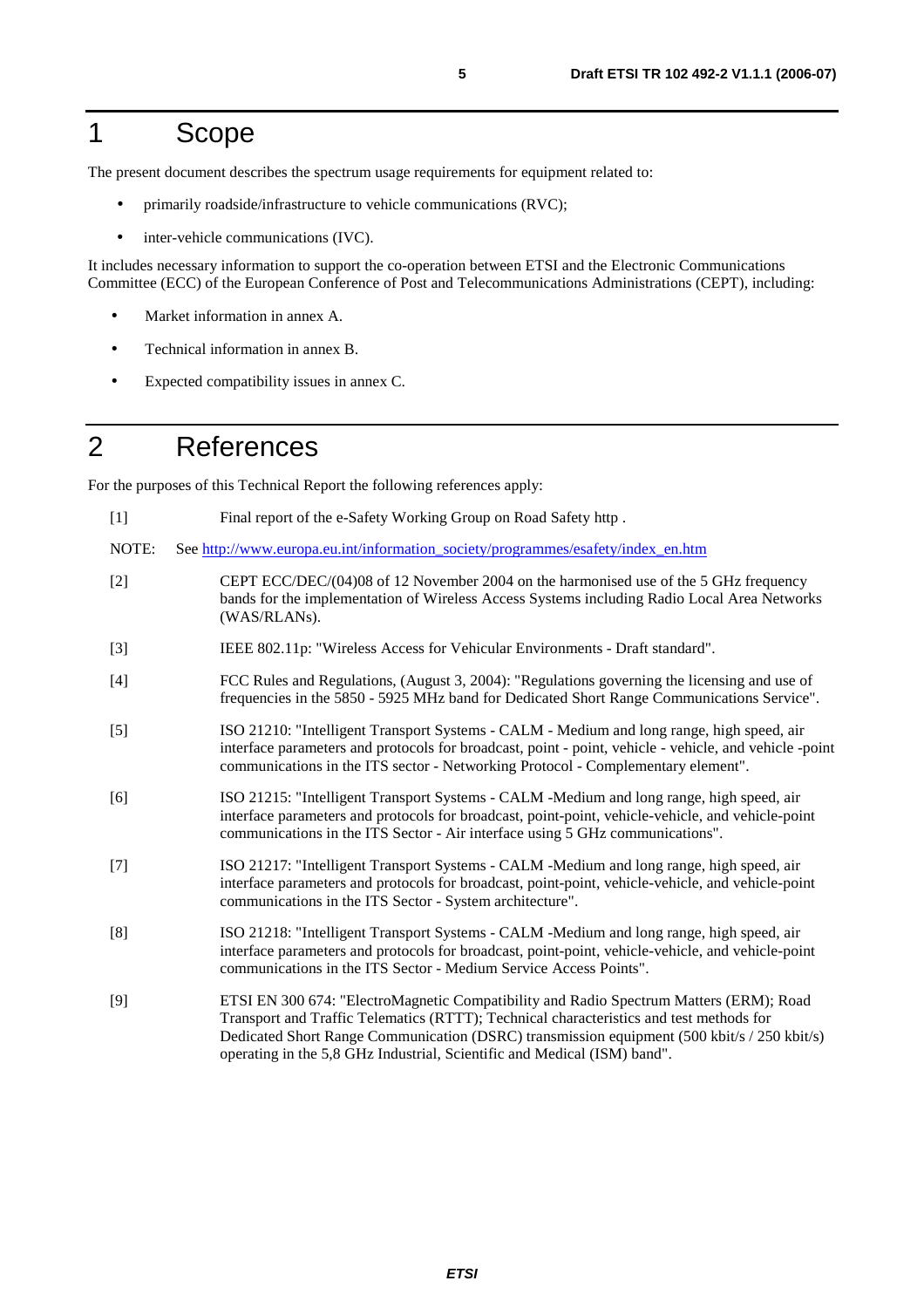### 3 Definitions and abbreviations

#### 3.1 Definitions

For the purposes of the present document, the following terms and definitions apply:

**inter-vehicle communications:** generic expression for bi-directional communications between vehicles

NOTE: May include multi-hop routing involving several vehicles.

**on-board unit:** radio, transmitter and receiver, usually installed in a vehicle

**road-side unit:** radio, transmitter and receiver, usually fixed as part of the road infrastructure:

- installed along the road, e.g. on gantries above the lane or at poles beside the lane;
- single RSUs operating in a stand-alone fashion;
- or a group of RSUs connected together by an appropriate infrastructure, which may include an information network;
- or a single RSU connected to an information network;
- Internet access.

**roadside-to-vehicle communications:** also referred to as downlink communications

**roadside-vehicle communications:** generic expression for communications between a roadside and a vehicle, which may include both downlink and uplink communications

NOTE: May include multi-hop routing involving several vehicles, may allow for internet access, may be based on handover between adjacent roadside units.

**vehicle-to-roadside communications:** also referred to as uplink communications

**WAVE:** the name of IEEE 802.11p [3] group and technology

#### 3.2 Abbreviations

For the purposes of the present document, the following abbreviations apply:

| <b>ACC</b>                      | Automotive cruise control                          |
|---------------------------------|----------------------------------------------------|
| <b>CALM</b>                     | Continuous Air interface Long and Medium range     |
| CALM M5                         | CALM for the 5GHz Microwave range                  |
| C <sub>2</sub> C <sub>-CC</sub> | <b>Car-to-Car Communication Consortium</b>         |
| dBm                             | Power in decibel relative to 1 mW                  |
| <b>DFS</b>                      | <b>Dynamic Frequency Selection</b>                 |
| <b>DSRC</b>                     | <b>Dedicated Short Range Communication</b>         |
| ECC                             | <b>Electronic Communication Committee</b>          |
| e.i.r.p.                        | equivalent isotropically radiated power            |
| <b>GSO</b>                      | <b>Geostationary Satellite Orbit</b>               |
| <b>IEEE</b>                     | Institution of Electrical and Electronic Engineers |
| IP <sub>v</sub> 6               | Internet Protocol version 6                        |
| <b>ISO</b>                      | International Standards Organisation               |
| <b>IVC</b>                      | Inter-Vehicle Communications                       |
| <b>ISM</b>                      | Industrial, Scientific and Medical                 |
| <b>ITS</b>                      | <b>Intelligent Transport Systems</b>               |
| <b>LBT</b>                      | Listen-Before-Talk                                 |
| <b>OBU</b>                      | <b>On-Board Unit</b>                               |
| <b>OEM</b>                      | Original Equipment Manufacturer                    |
| R2V                             | Roadside-to-Vehicle                                |
|                                 |                                                    |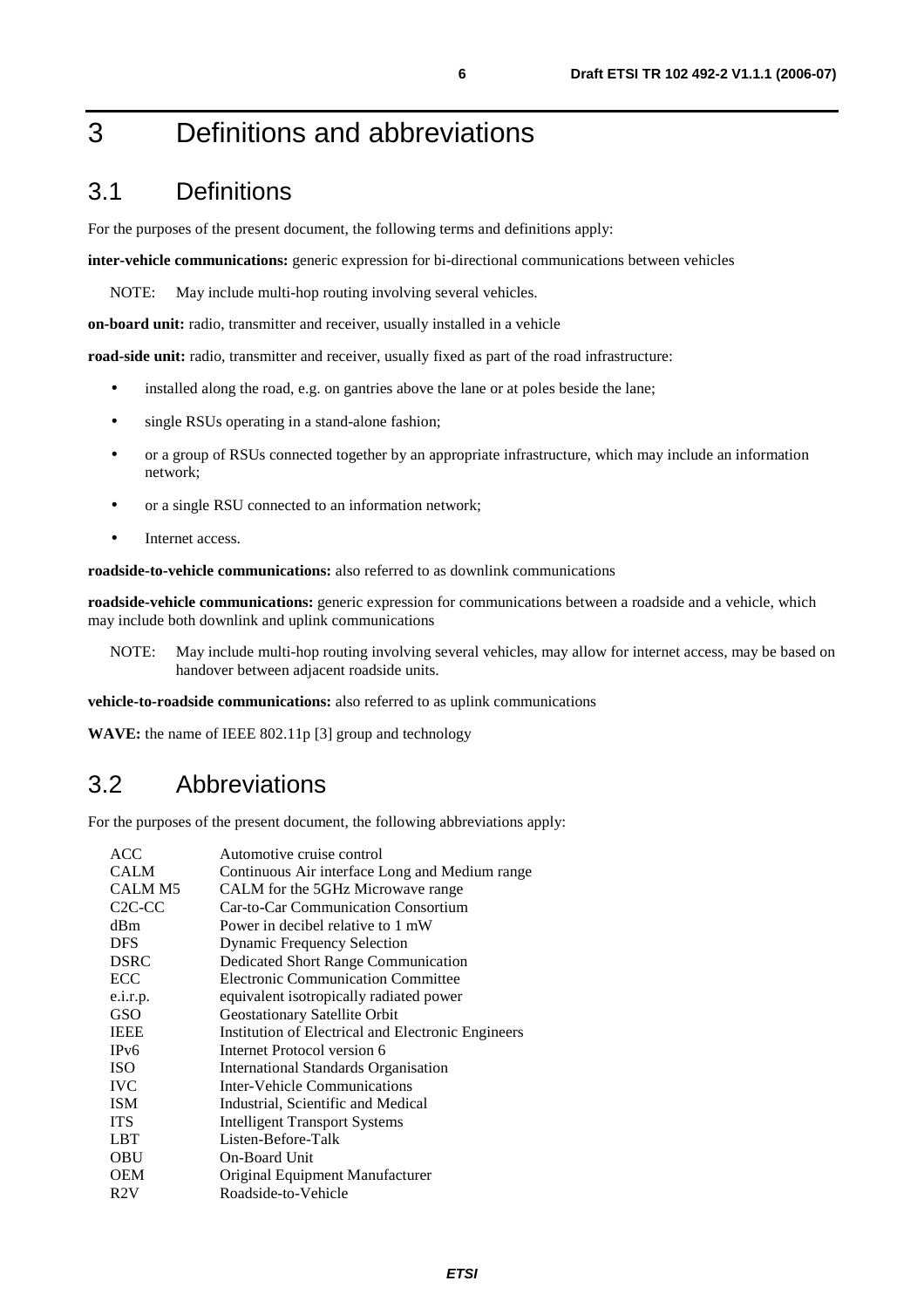| <b>RLAN</b> | Radio Local Area Network                  |
|-------------|-------------------------------------------|
| <b>RSU</b>  | Road-Side Unit                            |
| <b>RVC</b>  | Roadside-Vehicle Communications           |
| <b>RTTT</b> | Road Transport and Traffic Telematics     |
| <b>TPC</b>  | <b>Transmit Power Control</b>             |
| TR.         | <b>ETSI</b> Technical Report              |
| V2R         | Vehicle-to-Roadside                       |
| V2V         | Vehicle-to-Vehicle                        |
| WAS         | Wireless Access System                    |
| <b>WAVE</b> | Wireless Access in Vehicular Environments |
| WLAN        | Wireless Local Area Network               |
|             |                                           |

### 4 Executive summary

#### 4.1 Status of the system reference document

ERM RM#29 decided to forward working version 1.1.1\_0.0.6 of the system reference document to CEPT/ECC-WG FM to provide preliminary information about ITS to the ECC. RM#29 also decided to split the document into a 3-part System Reference document in order to clarify the individual requirements for the different ITS applications.

It is also to be noted that spectrum usage as proposed in the present document is no longer envisaged to be on a national basis but rather on a pan European basis in order to avoid coordination/protection zone issues along borders. It also favours the usage by vehicles that travel cross border and operate in countries other than their home country.

ERM-TG37 during its meeting in February 2006 decided to withdraw part 3 of the System Reference document, which requested a higher maximum transmission power for the WAS/RLAN band from 5,470 GHz to 5,725 GHz, as defined in ECC DEC(04)08 [2]. This decision was based on the fact that the considered spectrum is not available for inter-vehicle communications due to the DFS requirements, and communications between roadside units and vehicles can be operated at a lower level of transmission power.

The present document was revised by ERM RM#33 and approved for submission to TC ERM.

#### 4.2 Spectrum requirement and justification

The spectrum requirement includes 30 MHz of bandwidth for road safety and traffic management related ITS applications mainly based on communications between roadside units and vehicles. Additional 20 MHz of bandwidth are required for non-safety related ITS applications based on inter-vehicle and roadside-to-vehicle communications. These services and applications should be available Europe-wide. The communications supports mobile networking using the internet protocol Ipv6 as well as other protocols.

Important conditions to note are:

- Road safety and traffic management services need a predictable sharing environment which is not available in the WAS/RLAN band from 5,470 GHz to 5,725 GHz and the ISM-band from 5,725 GHz to 5,875 GHz.
- Car manufacturers and their suppliers require that the same radio subsystem can be used in all cars. The usage of the same antenna in all regions is an important cost factor for the OEMs, because the shape of the car has a large influence on the antenna design.
- The spectrum for ITS services must be individual license free.

For cost reasons, it is recommended to assign spectrum contiguous to the pan European harmonized 2 (two)10 MHz spectrum requested in part 1 of the present document. spectrum requested in part 1 of the present document.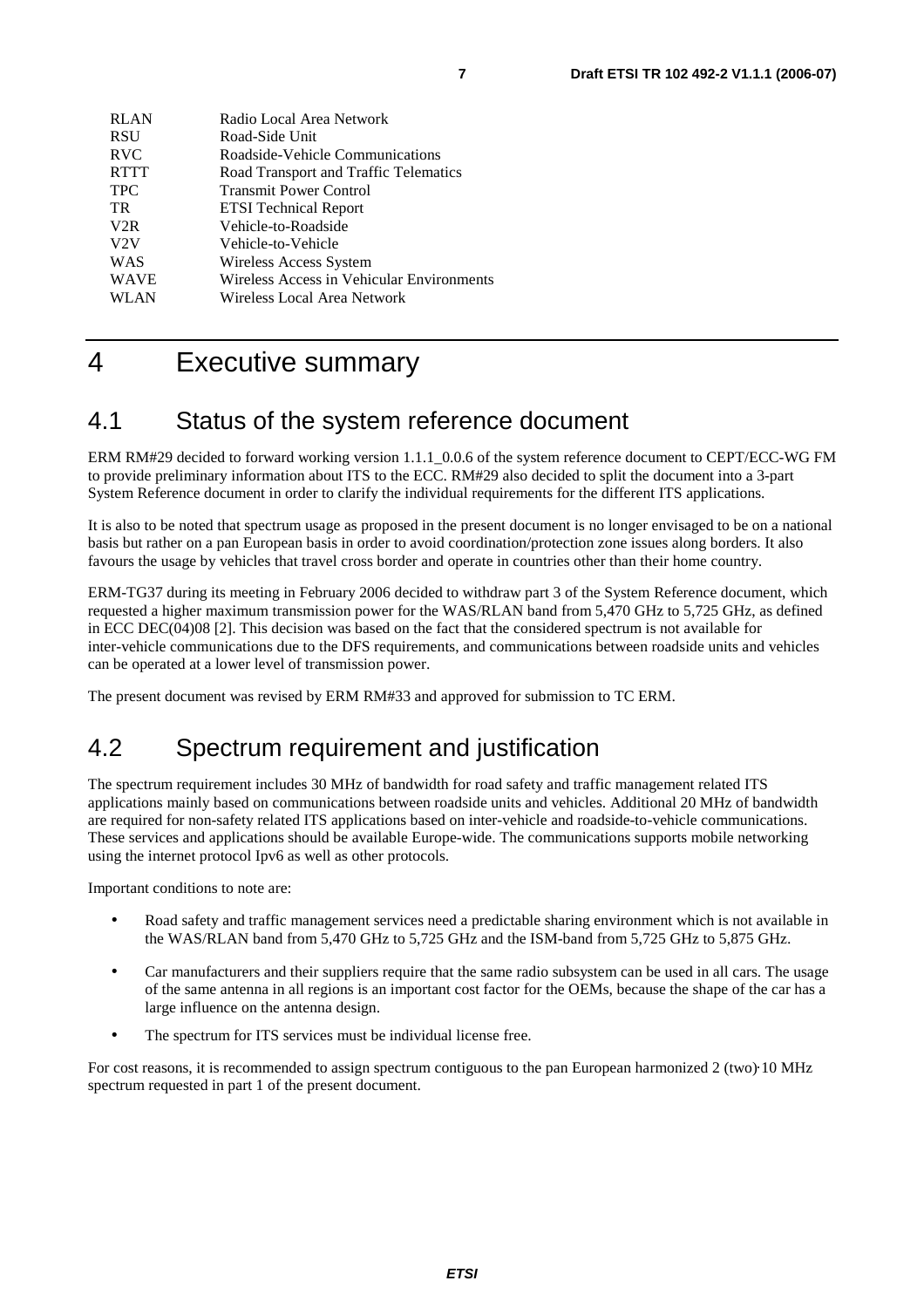#### 4.3 Market information

The recent increase in maturity of WLAN technology and availability of high-performance, low-cost products caused commercial interest in practical systems for ITS applications based on this technology.

Mobile networking is an increased demand, thus WLAN technology was further developed for applicability in a highly dynamic traffic environment (see IEEE 802.11p [3]), based on mobile IPv6 protocols, e.g. as used in ISO TC204 WG16 CALM [7].

Further information is provided in annex A.

#### 4.4 Technical system description

This information is provided in annex B.

### 5 Current regulations

The current regulation provides the frequency bands a) from 5,795 GHz to 5,805 GHz and b) from 5,805 GHz to 5,815 GHz for road to vehicle systems, particularly but not exclusively for road toll systems. For band b) some countries have restrictions on use. Because these bands are in the ISM band ranging from 5,725 GHz to 5,875 GHz, sufficient predictable sharing conditions as required for road safety and traffic management related RTTT/ITS services are not available.

The spectrum range from 5,470 GHz to 5,725 GHz is provided as an individual license free band for WAS/RLAN under the regulatory regime as presented in ECC DEC(04)08 [2], open for outdoor usage. Due to the required DFS procedure the applicability of the WAS/RLAN frequency band for ITS applications is limited to communications between roadside units and vehicles.

Another band assigned for RTTT, allowing for IVC and RVC is given from 63 GHz to 64 GHz. The signal propagation in this band requires line of sight conditions, which significantly limits the communication possibilities. Stable omnidirectional antenna patterns are very hard to produce in the 63 GHz to 64 GHz band. IVC can only be realized between vehicles in the immediate vicinity. Also RSU operating at this frequency cannot provide large communications zones due to shadowing effects caused by trucks etc. Consequentially not all the ITS applications considered for a communication system at 5 GHz can be implemented at 63 GHz. Furthermore system introduction is more critical, because with line of sight conditions the required penetration rate of equipped vehicles must be higher to provide sufficient communications.

Nevertheless the directivity and signal attenuation in the band from 63 GHz to 64 GHz are features, which can be seen as an advantage for other ITS applications, that are not in the focus of the present document.

### 6 Proposed regulation

#### 6.1 Spectrum

It is proposed to assign 50 MHz of spectrum contiguous to the pan European harmonized 2 (two) 10 MHz spectrum It is proposed to assign 50 MHz of spectrum contiguous to the pan European harmonized 2 (two) 10 MHz spectrum<br>requested in part 1 of the present document, preferably within the frequency range from 5,850 GHz to 5,925 GHz.<br> requested in part 1 of the present document, preferably within the frequency range from 5,850 GHz to 5,925 GHz.

It is proposed to provide 30 MHz of spectrum for these road safety related applications and also for road traffic efficiency and traffic flow application in the spectrum above the ISM frequency band (i.e. above 5,875 GHz) in order to provide predictable sharing conditions. This is in addition to the request presented in part 1 of the present document but with the focus on roadside-to-vehicle communications.

In addition, 20 MHz of spectrum are requested for non-safety related applications based on inter-vehicle and roadside to vehicle communications, which do not require predictable sharing conditions and may therefore also be provided within the ISM-frequency range (i.e. below 5,875 GHz).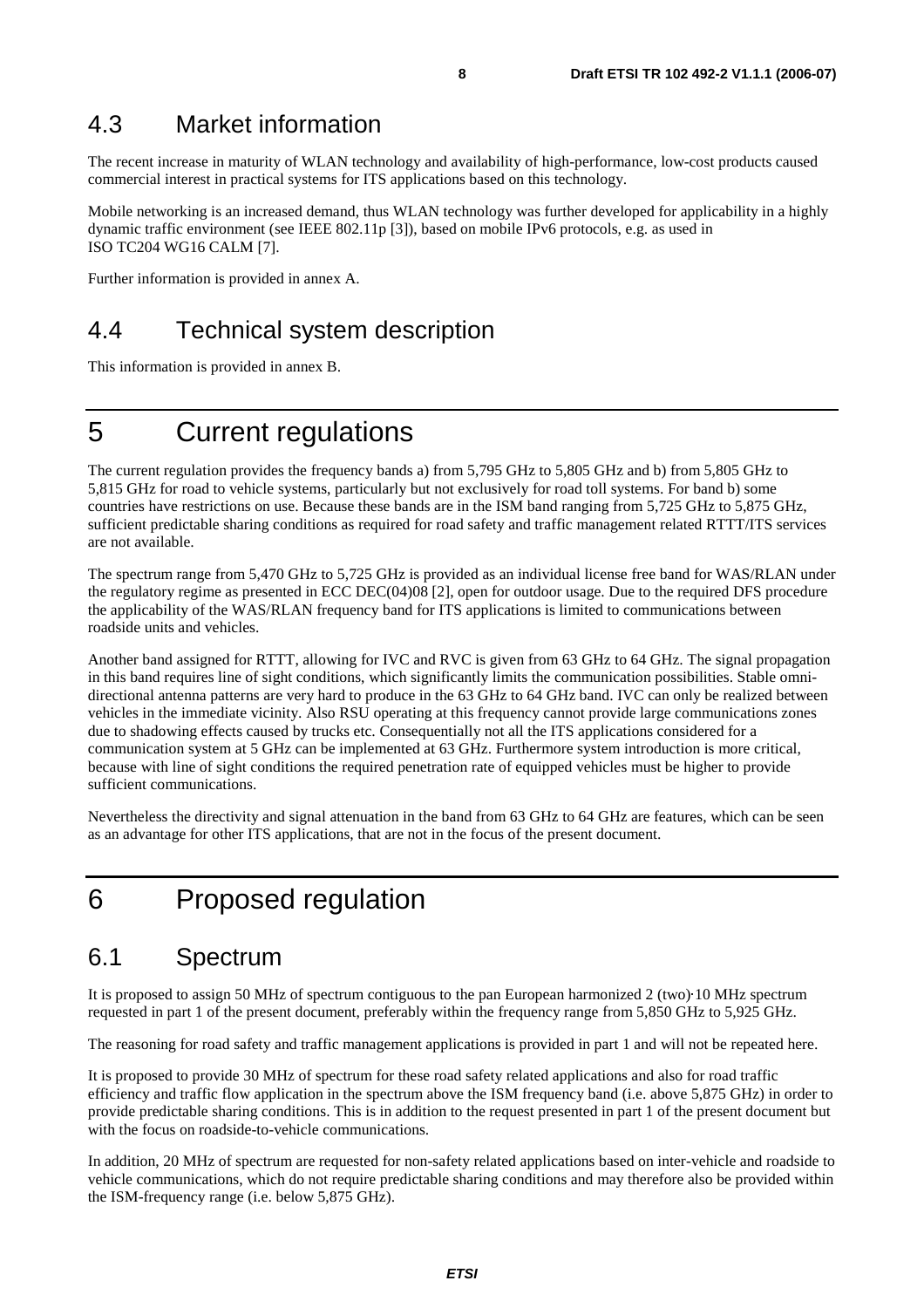Further, it is to note that Roadside-to-Vehicle Communications (RVC) can apply the DFS-mechanism as required below 5,850 GHz. Inter-Vehicle-communications (IVC) cannot apply the DFS mechanism because of the highly dynamic environment where e.g. DFS channel scanning is considered to be much too long. In RVC communications, the roadside unit will always commence communications and therefore, would apply the DFS mechanism similar to the WLAN approach.

Figure 1 presents the preferred spectrum for TR 102 492 parts 1 and 2.

Dedicated channel spacing is not proposed to be regulated. Typical channel bandwidths considered in IEEE 802.11p [3] are 10 MHz to 20 MHz wide channels. In addition, ETSI standards will define the exact channelization and frequency usage prioritization concept (safety and possibly efficiency applications as well as control channel will be prioritized on protocol level).

These channels will be open for the applications within the respective usage category (either road safety related or not, i.e. used for traffic management).

The required power level (e.i.r.p.) range is from 3 dBm to 33 dBm to achieve communication distances of up to 1 000 m. The related maximum power spectral density (e.i.r.p.) is 23 dBm/MHz.

Transmitter Power Control with a dynamic range of 30 dB is used.

It should be noted that most roadside-to-vehicle applications will require a much shorter communications distance than 1 000 m and therefore, lower power levels than 33 dBm are involved on average. If it is considered an average range of 300 m in rural areas, one needs an e.i.r.p not exceeding 19 dBm.

Due to the wide range of potential future ITS applications, an estimation of a typical duty cycle is difficult. However, many applications show characteristics of rather short message communications with low duty cycles.

The advantage of this proposal is to provide the best possible harmonization with the FCC regulation [4].

As the present document is an extension of part 1 of this multi-part deliverable with regard to roadside-to-vehicle communications, see as well the reasoning provided in part 1.



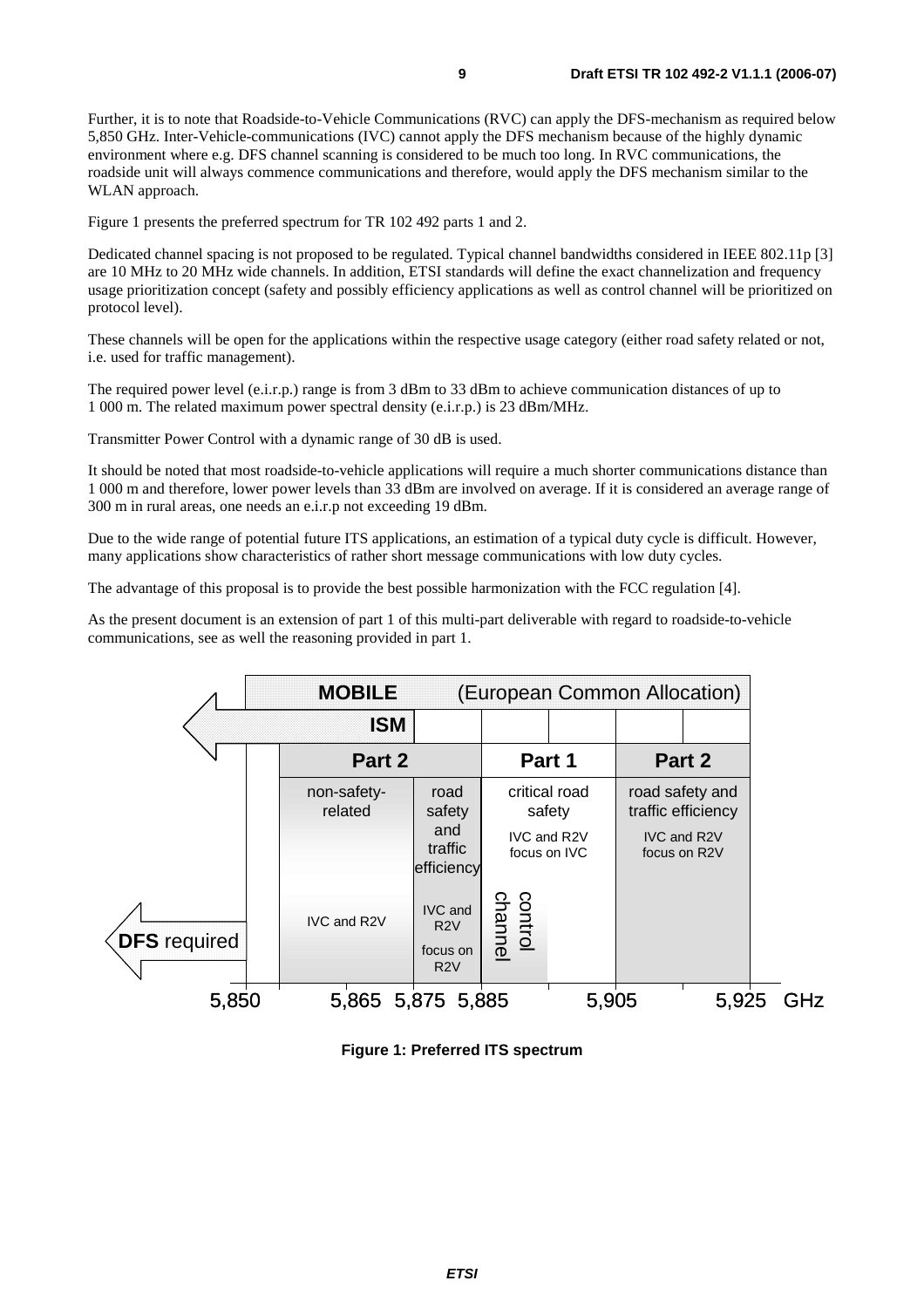#### 6.2 Requested licensing conditions

The spectrum for ITS services must be individual license free.

Important conditions to note are:

- It is a public concern to improve road safety and traffic flow, and as such politically prioritized.
- The practical problems of licensing in a global car market are immense.
- It is a common experience of the car manufacturers that neither drivers nor car holders are willing to pay for the operation of safety systems, e.g. data transmission fees.
- ITS services are expected to have a very slow take-off if there are costly licensing policies.

#### 6.3 Global usage

As different types of safety and traffic management related communication systems hinder safety and limit efficiency, and considering cost of equipment, usage of standardized components is a prerequisite. Thus, a high degree of harmonization of frequencies on the global level is necessary, since needs for these applications exist throughout the world, and since vehicles are marketed in the global marketplace.

### 7 Main conclusions

#### 7.1 Business importance

The need for ITS data communication and a suitable frequency designation has been recognized for several years. Europe was pioneering the use of microwave communication with the RTTT DSRC systems at 5,8 GHz, and is now working straight forward to more capable microwave solutions enabling mobile communications between vehicles, and between roadside units and vehicles, both for low latency applications, and for sophisticated networking applications using the internet protocol Ipv6 as well as other protocols.

A fast and versatile communication system platform is needed to support the large number of RTTT/ITS applications, including safety and traffic management applications.

The primary public objective is to reduce the number and severity of automobile accidents and to provide road operators a system to control and manage the traffic on their road network.

The ISO standards group TC204 WG16 prepared a specification for an architecture (see ISO 21217 [7]) which will link applications to an appropriate bearer or bearers, depending on what each has to offer at a given time in a given situation. It is recognized that all bearers cannot support all applications, and that there will be circumstances which favour one over another.

The ITS functionalities as described in all parts of the present document will be implemented in one single system.

The ITS concept is therefore developed to provide a solution that is open for parallel communication sessions between vehicles and the infrastructure, or between vehicles, thus providing mechanisms that give the safety relevant applications the highest priority all the time.

Microwave systems in the 5 GHz range can offer communications with a high data rate, ranges up to 1 000 m, low weather-dependence, and global compatibility and interoperability (see IEEE 802.11p [3] and ISO 21215 [6]).

Spectrum on a European-wide basis is needed as ITS systems should enable communications between vehicles and the infrastructure, and between vehicles, in an environment where the vehicle marketplace is global and manufacturers providing vehicle models on a global basis with the minimum of variation to meet local national requirements.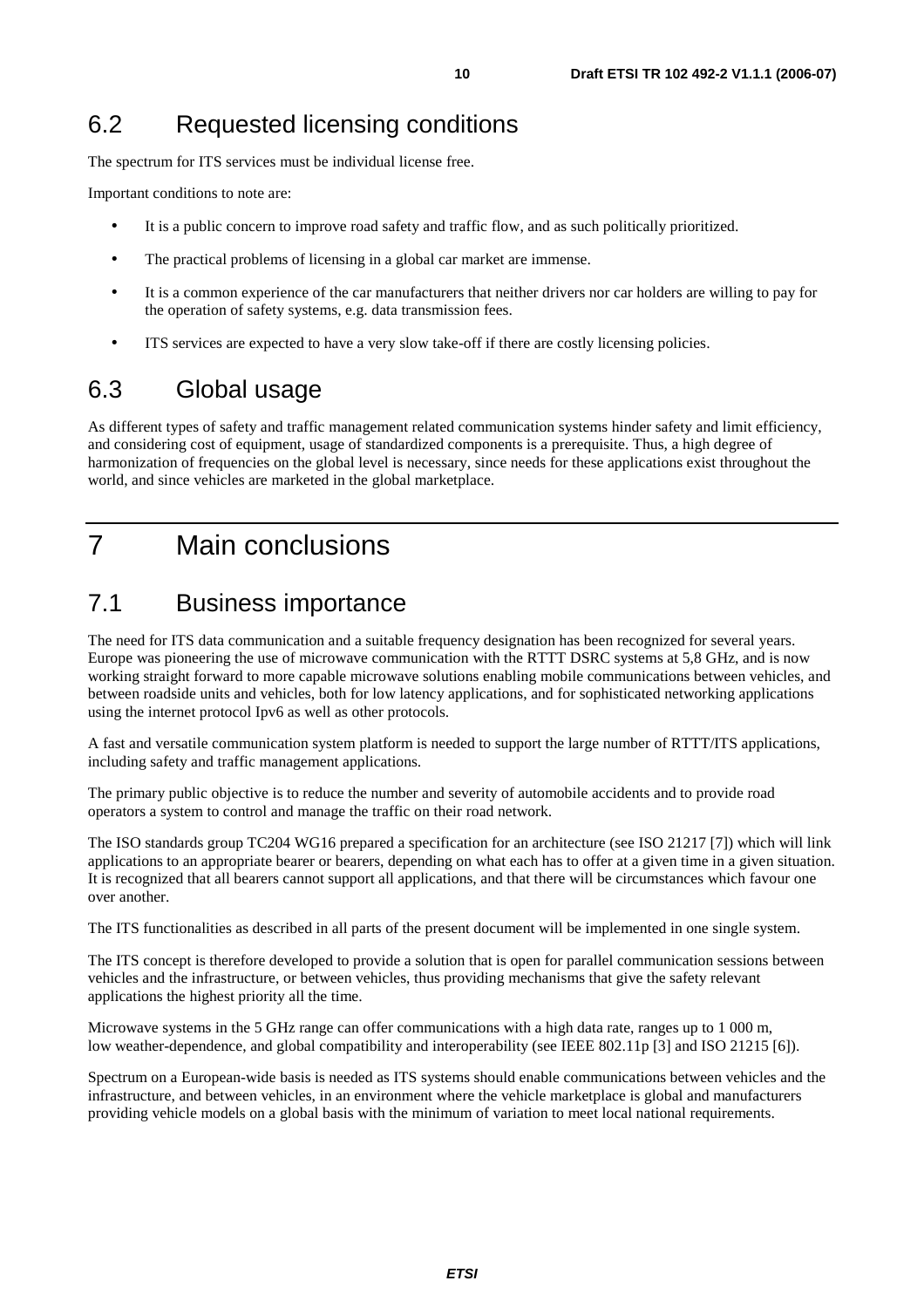Vehicles frequently travel cross border and operate in countries other than their home country. This is particularly true for commercial vehicles, and for most vehicles within the North/Western part of Europe. Different national spectrum allocations with guard zones along the borders will be very hard to manage in this highly mobile environment. Vehicle manufacturers want to equip vehicles with a single global solution. They do not want the complexity, and risk, of too many uncoordinated communications systems providing different services.

#### 7.2 Expected timing for ITS to market in Europe

It is intended to place commercial ITS products on the market, i.e. built into cars, by 2008. Under the assumption that it would take approximately 2 years for planning and preparing the incorporation of ITS in cars, a definite frequency decision from CEPT is required before the end of 2006/beginning of 2007 to support adequate and secure planning efforts.

### 7.3 Expected ECC and ETSI Actions

ECC is already investigating in response to the already delivered part 1 of the present document, 1 x 10 MHz in the upper part of the ISM band (from 5,865 MHz to 5,875 MHz) as proposed by SRDMG and 2 x 10 MHz channel (from 5,875 MHz to 5,895 MHz) as proposed by ETSI.

Concerning this part 2, ETSI requests the ECC to perform the following actions:

- Investigate and identify suitable spectrum for ITS services and applications in addition and close to the frequency range already under investigation. As part of the ECC action, ECC should consider the recommendation in clause 6 of the present document.
- Perform necessary compatibility studies in the process of identifying the most suitable spectrum for ITS in Europe.
- Develop and adopt a CEPT ECC Decision that would allow for ITS to be introduced in the European markets by 2008. A frequency decision from CEPT is required before the end of 2006/beginning of 2007 to support the eSafety [1] initiative and enable adequate and secure planning efforts by authorities and industry.

#### ETSI actions:

- ETSI intends to develop standards for ITS in ERM TG37 to cover the technical operational specifications and measurement requirements for ITS devices that are the subject of the present document.
- Co-existence issues between ITS IVC units as interferer and RTTT DSRC (from 5 795 GHz to 5 815 GHz) OBUs [9] as victim, both installed in the same car, will be investigated. ETSI ERM-TG37 members intend to address this concern by conducting measurements to investigate the situation. This item may be considered as an ITS/RTTT intra-applications issue and possible technical solutions will be investigated in ETSI ERM-TG37.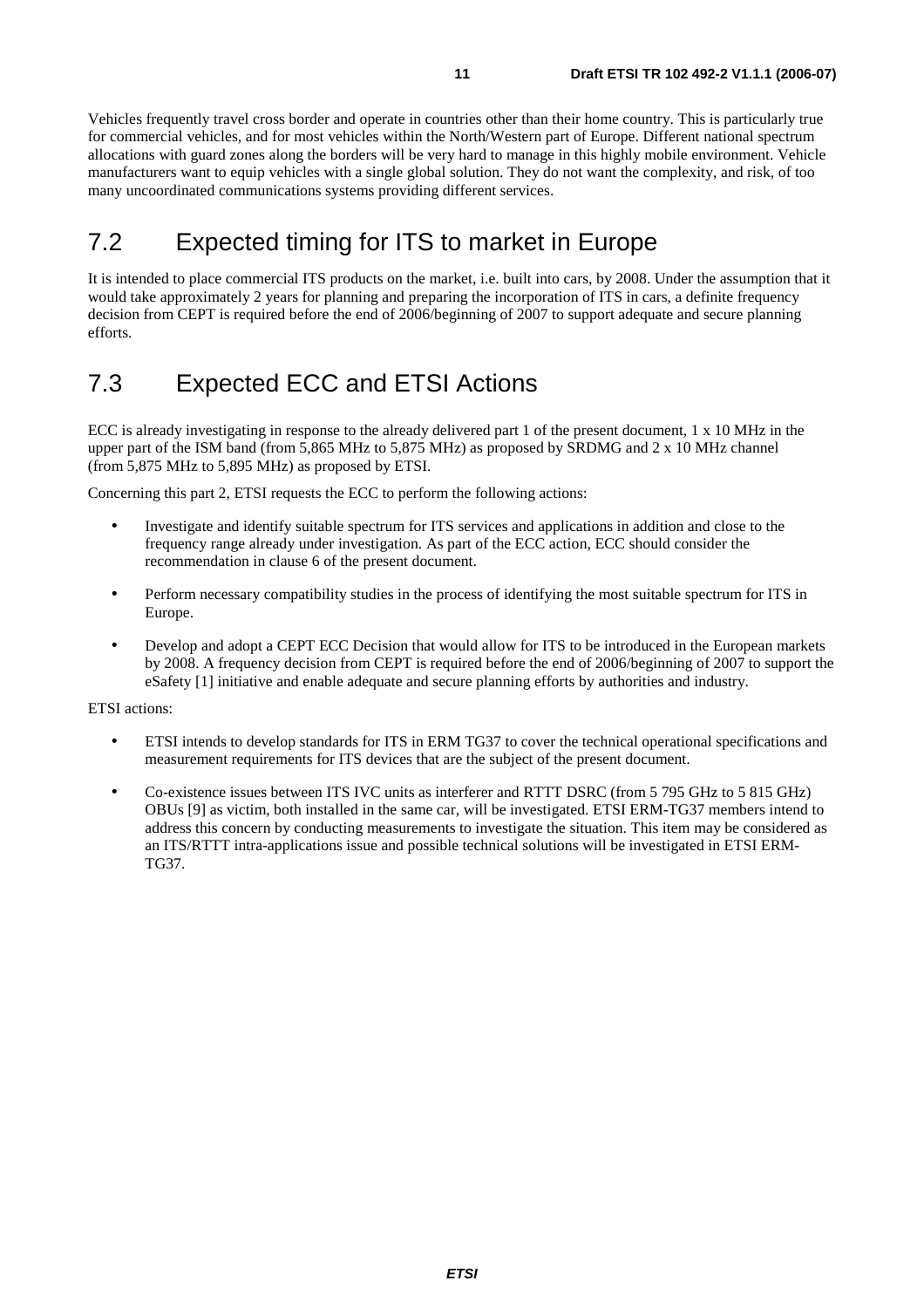### Annex A: Market information

### A.1 Summary of application types

#### A.1.1 Overview

Lists of applications for IVC and RVC have been investigated by various projects and groups, and the number of applications is still increasing.

The connectivity required by the applications can be summarized as:

- 1) Vehicle-to-roadside (uplink) and roadside-to-vehicle (downlink), (main focus of the present document):
	- OBU to one RSU.
	- RSU to one OBU.
	- RSU to many OBUs; broadcast.
	- RSU to selected OBUs; multicast.
- 2) Inter-vehicle (including multi-hop routing involving several vehicles):
	- Linear, e.g. for convoys of vehicles.
	- Vehicle cluster covering several lanes, co-directional.
	- Vehicle cluster including opposite direction of travel.
- 3) Communications cluster of vehicles including RSU.

#### A.1.2 Situation outside Europe

See TR 102 492-1 for a detailed presentation.

#### A.1.3 Examples of applications

The road safety and traffic efficiency applications are the driving interest in this technology from both car manufacturer and public authorities or road operators.

Road safety and traffic efficiency are global concerns, and the development in all countries shows that new technology is needed to make the grade. The worldwide ITS research has invested a lot of work in the analysis of accident reduction by IVC and RVC.

Due to economy reasons and not to overload vehicles with different communication systems, the communication system should allow for both road safety related or traffic efficiency applications and non-safety related applications, which are in the present part of the present document based on inter-vehicle communications.

The distinction between traffic management applications and safety related applications is crucial, as finally every traffic management application, at least to some extend, contributes to road safety.

The following lists are neither exhaustive nor complete and continue to expand as ITS evolves. However, they give an indication of the types of applications that the present part of the present document focuses on.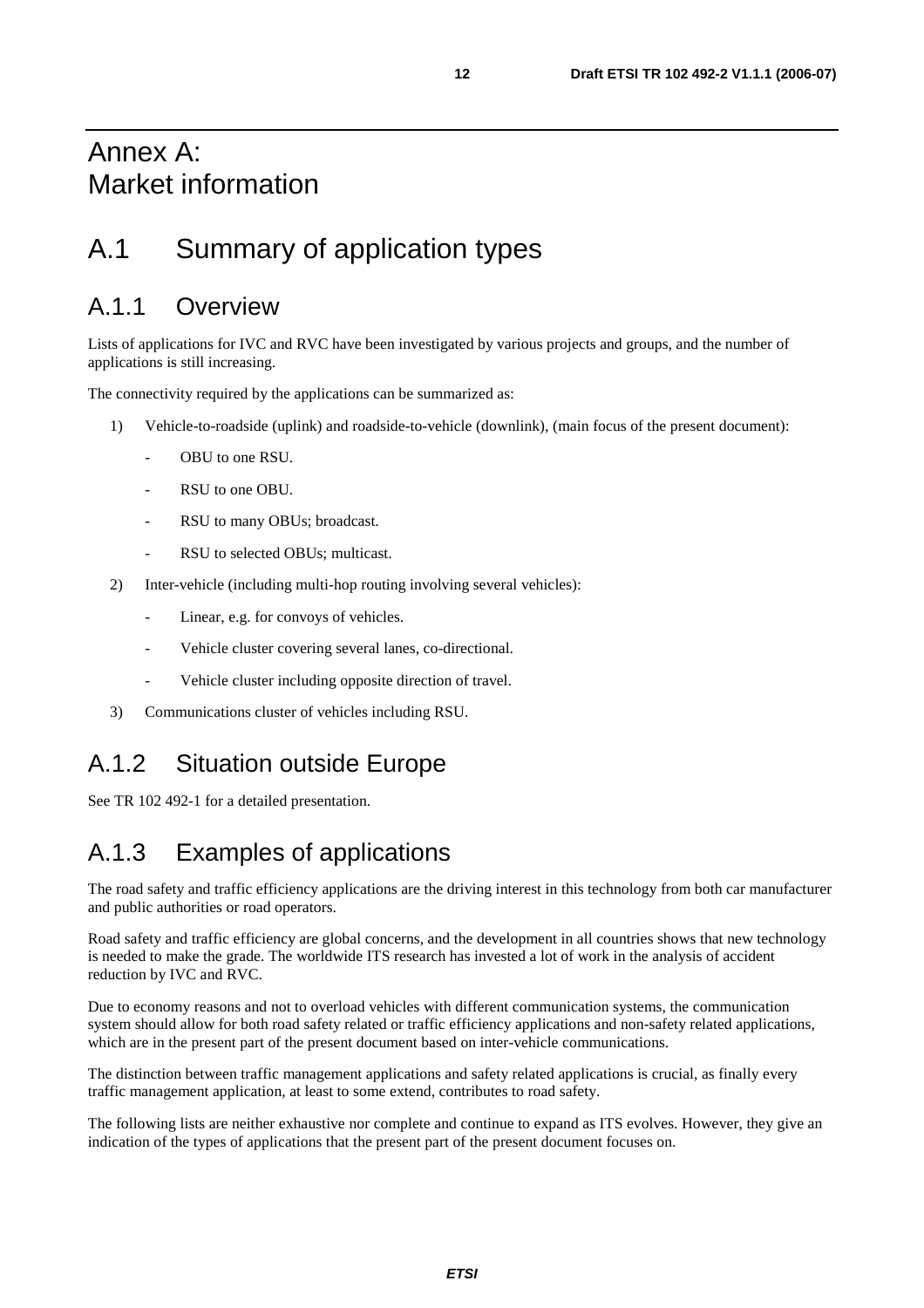### A.1.3.1 Safety related and traffic management applications

Several applications of this category are listed already in part 1 of the present document and are not repeated here.

| <b>Application</b>                      | <b>Description</b>                                                | V2V            | V <sub>2</sub> R | R <sub>2</sub> V |
|-----------------------------------------|-------------------------------------------------------------------|----------------|------------------|------------------|
| Infrastructure-Based                    | This application warns drivers when a collision at an             |                | X                | X                |
| <b>Intersection Collision Warning</b>   | intersection is probable.                                         |                |                  |                  |
| Vehicle-Based Intersection              | Work zone safety warning refers to the detection of a             | $\overline{X}$ |                  |                  |
| <b>Collision Warning</b>                | vehicle in an active work zone area and the indication of a       |                |                  |                  |
|                                         | warning to its driver.                                            |                |                  |                  |
| <b>Blind Merge Warning</b>              | This application warns a vehicle if it is attempting to merge     |                | X                | X                |
|                                         | from a location with limited visibility (either for itself or for |                |                  |                  |
|                                         | the oncoming traffic) and another vehicle is approaching          |                |                  |                  |
|                                         | and predicted to occupy merging space.                            |                |                  |                  |
| Adaptive Headlight Aiming               | This application allows vehicles to aim their headlights in       |                |                  | X                |
|                                         | the direction of travel and more effectively illuminate the       |                |                  |                  |
|                                         | road ahead                                                        |                |                  |                  |
| <b>Intelligent Traffic Flow Control</b> | This infrastructure application uses vehicle-to-                  |                | X                |                  |
|                                         | infrastructure communication and thereby facilitates traffic      |                |                  |                  |
|                                         | light signal phasing based on real-time traffic flow.             |                |                  |                  |
| <b>Enhanced Route Guidance and</b>      | Up-to-date and localized navigation information is sent to        |                |                  | X                |
| Navigation                              | vehicles via roadside units.                                      |                |                  |                  |
| <b>GPS Correction</b>                   | The roadside unit is pre-programmed with its precise              |                |                  | X                |
|                                         | location, and it gives this information to passing vehicles.      |                |                  |                  |
| Pedestrian Crossing Information         | This application provides an alert to vehicles if there is        |                |                  | X                |
|                                         | danger of a collision with a pedestrian or a child that is on     |                |                  |                  |
|                                         | a designated crossing                                             |                |                  |                  |
| <b>SOS Services</b>                     | This in-vehicle application will send SOS messages after          | X              | X                |                  |
|                                         | airbags are deployed, a rollover is sensed, or the vehicle        |                |                  |                  |
|                                         | otherwise senses a life-threatening emergency. The                |                |                  |                  |
|                                         | emergency message will be sent from the vehicle to a              |                |                  |                  |
|                                         | passing vehicle, which stores and then relays the                 |                |                  |                  |
|                                         | message when in range of a roadside unit. It will then be         |                |                  |                  |
|                                         | forwarded to the nearest local authority for immediate            |                |                  |                  |
|                                         | assistance.                                                       |                |                  |                  |
| Intelligent On-Ramp Metering            | This infrastructure application uses vehicle-to-roadside          |                | X                |                  |
|                                         | communication to measure real-time traffic density on the         |                |                  |                  |
|                                         | highway and dynamically alters on-ramp metering signal            |                |                  |                  |
|                                         | phasing.                                                          |                |                  |                  |
| Free-Flow Tolling                       | This infrastructure application works on toll roads and uses      |                | X                | X                |
|                                         | communications for toll collection without the need for toll      |                |                  |                  |
|                                         | plazas along the roadway and therefore without reducing           |                |                  |                  |
|                                         | the traffic flow.                                                 |                |                  |                  |
| <b>Blind Merge Warning</b>              | This application warns a vehicle if it is attempting to merge     |                | X                | Χ                |
|                                         | from a location with limited visibility (either for itself or for |                |                  |                  |
|                                         | the oncoming traffic) and another vehicle is approaching          |                |                  |                  |
|                                         | and predicted to occupy merging space.                            |                |                  |                  |
| <b>Cooperative Adaptive Cruise</b>      | Cooperative adaptive cruise control will use inter-vehicle        | X              |                  |                  |
| Control                                 | communication to obtain lead vehicle dynamics and                 |                |                  |                  |
|                                         | enhance the performance of current adaptive cruise                |                |                  |                  |
|                                         | control (ACC).                                                    |                |                  |                  |
| <b>Blind Spot Warning</b>               | This application warns the driver when he intends to make         | X              |                  |                  |
|                                         | a lane change and his blind spot is occupied by another           |                |                  |                  |
|                                         | vehicle.                                                          |                |                  |                  |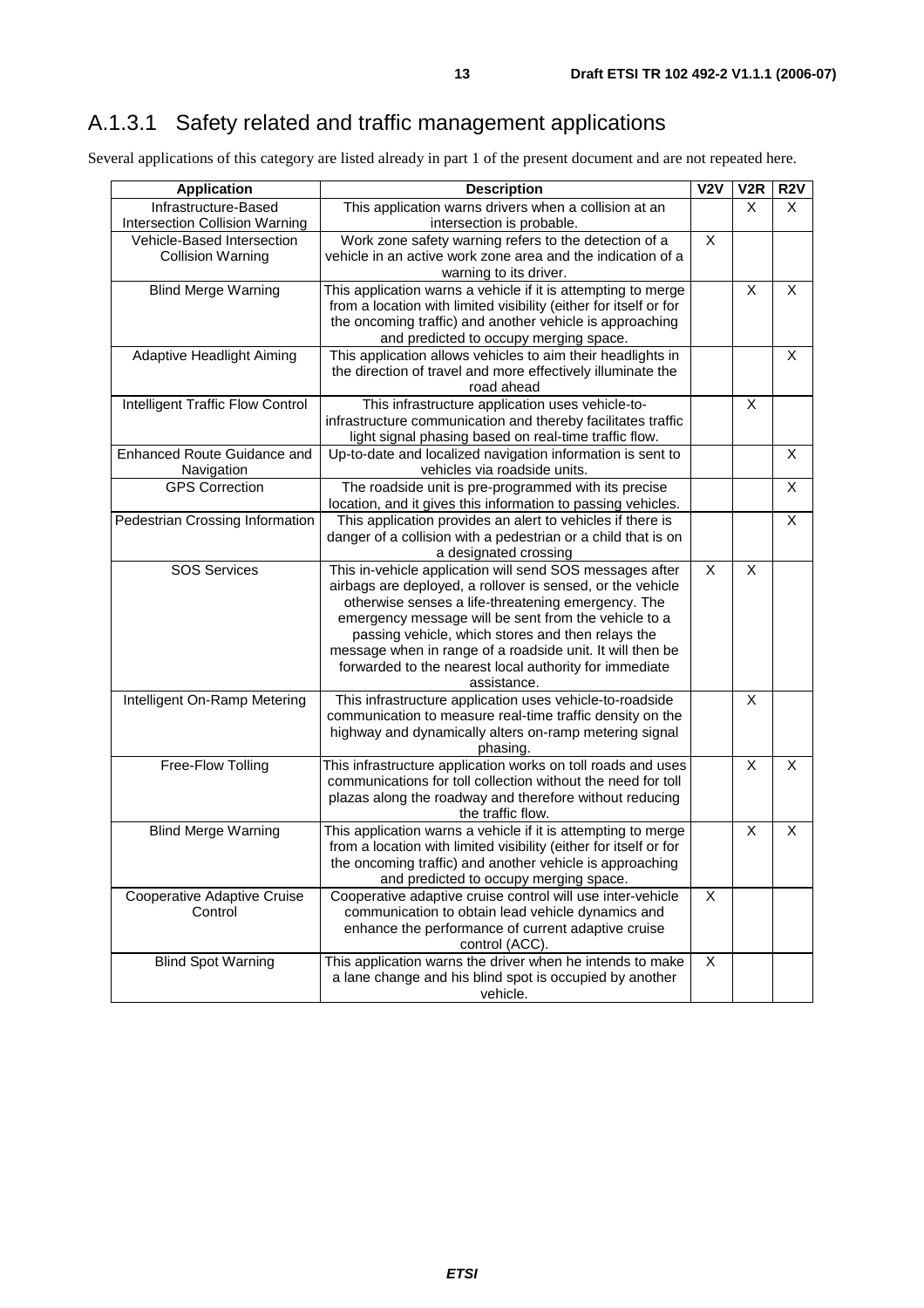#### A.1.3.2 Non-safety-related ITS applications based on IVC or R2V and V2R

Some IVC or R2V and V2R communications enabled non-safety-related ITS applications are shown below.

| <b>Application</b>                                                             | <b>Description</b>                                                                                                                                                                 | $\overline{V2V}$        | V2R | <b>R2V</b> |
|--------------------------------------------------------------------------------|------------------------------------------------------------------------------------------------------------------------------------------------------------------------------------|-------------------------|-----|------------|
| <b>Cross Vehicle Messaging</b>                                                 | People in different cars might like to chat with each other<br>or children might play games with partners in different<br>cars.                                                    | $\times$                |     |            |
| Virtual Caravan                                                                | Support of drivers, who are heading to the same<br>destination to stay together.                                                                                                   | X                       |     |            |
| Information Forwarding<br>Provided By Roadside Units                           | Information, e.g. point of interest notification, provided by<br>roadside units will be forwarded via multi-hop<br>communications.                                                 | $\overline{\mathsf{x}}$ |     |            |
| Messaging Towards Roadside<br><b>Units</b>                                     | Messages from a vehicle, which is not in the<br>communication range of a roadside unit, will be forwarded<br>via multi-hop communications towards the next roadside<br>unit.       | X                       |     |            |
| Vehicle access control                                                         | Radio based access control at company gates or at park<br>houses.                                                                                                                  |                         | X   | X          |
| Fuel payment, Parking payment,<br>Fast food payment,<br>Other services payment | At certain locations this application enables the driver to<br>pay via radio communications without leaving the car.                                                               |                         | X   | X          |
| Rental car processing                                                          | Access data as well as travel data, petrol fill level at the<br>car return etc. might be communicated at the premises of<br>the rental company.                                    |                         | X   | X          |
| Remote Diagnostics                                                             | This application transmits vehicle type and failure type<br>data to a garage or the vehicle vendor via roadside units<br>or multi-hop car-to-car-communication.                    | X                       | X   |            |
| Map Downloads and Updates                                                      | Maps can be downloaded to a vehicle and a vehicle's<br>existing maps can be updated by a roadside unit.                                                                            |                         |     | X          |
| In car internet                                                                | When nearby a stationary public internet access point<br>(hotspot), application can use standard IP services for<br>applications.                                                  |                         | X   | X          |
| Parking management                                                             | Information about free parking space might be transmitted<br>from a RSU to passing vehicles and possibly a parking slot<br>might be booked.                                        |                         | X   | X          |
| Point of Interest Notification                                                 | A roadside unit will provide information to passing vehicles<br>periodically via broadcast.                                                                                        |                         |     | X          |
| Vehicle and cargo tracking                                                     | Vehicle and or cargo information is collected via vehicle to<br>roadside communications and forwarded to a centre office,<br>which allows e.g. to detect stolen vehicles or cargo. |                         | X   |            |

While R2V and V2R communications based non-safety-related ITS applications might be operated in the WAS/RLAN band from 5,470 GHz to 5,750 GHz, IVC based non-safety-related ITS applications are only covered by the present document, because of the incompatibility with the DFS requirement.

### A.2 Market size and value

See TR 102 492-1 for a detailed presentation.

## A.3 Traffic evaluation

The functionality required of a high data rate communication system for next-generation RTTT/ITS is that it shall support both IVC and RVC in a highly dynamic traffic environment, in a range of weather conditions, and with communication ranges extending to several hundred meters. It must be capable of providing broadcast, multicast, point-to-point and vehicle cluster connectivity.

The communications traffic will be distributed over a wide area of a country, with a user density heavily dependent on the scenario.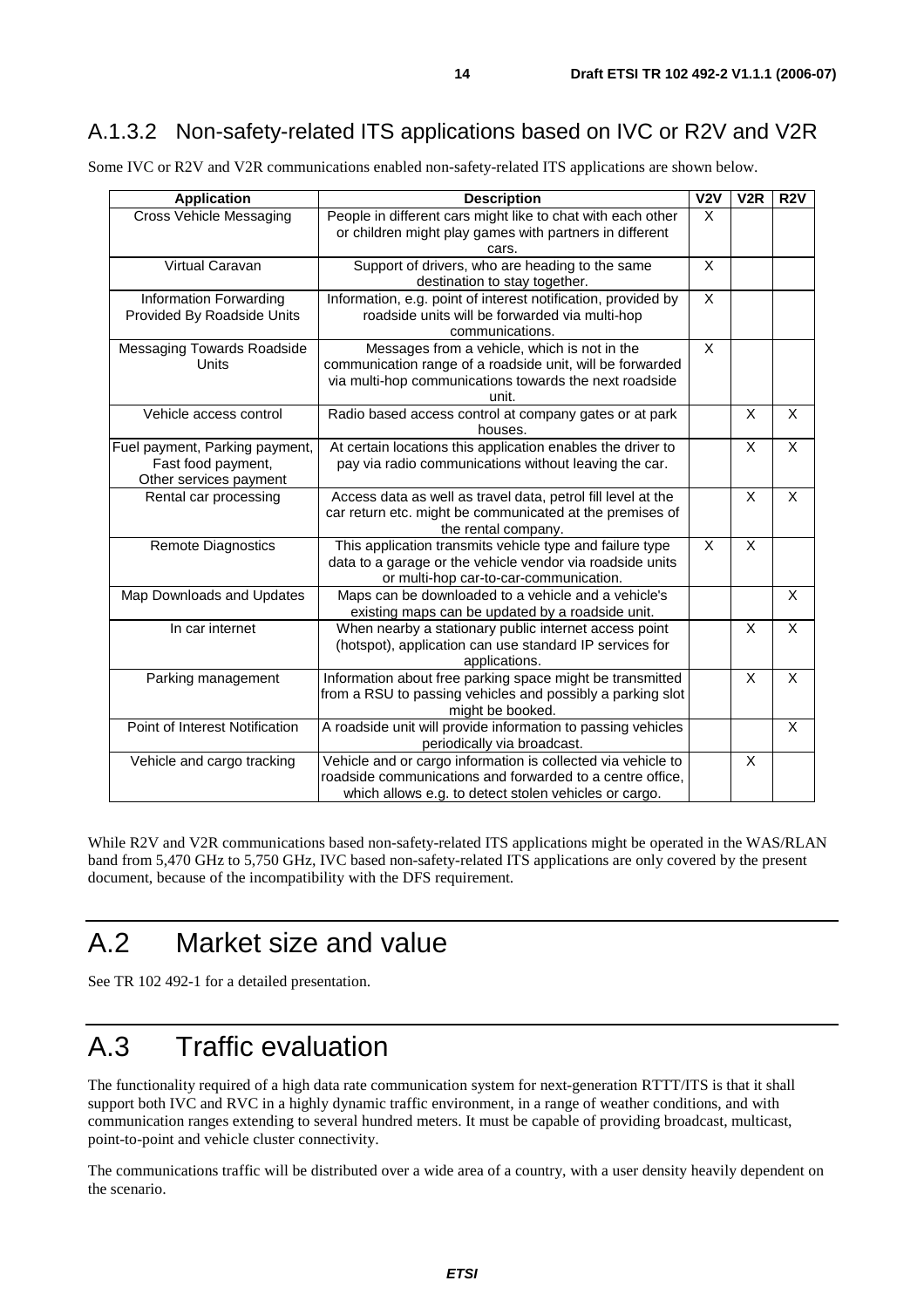However, it is to note that:

- Only one ITS transmitting device uses a frequency channel at the same time using listen-before-talk and the transmitter power reduction in congestion situations.
- The frequency re-use distance depends on the ITS transmitter power and varies between 15 m to 1 000 m.
- The average conveyed ITS message duration can be assumed to be less than 1 millisecond.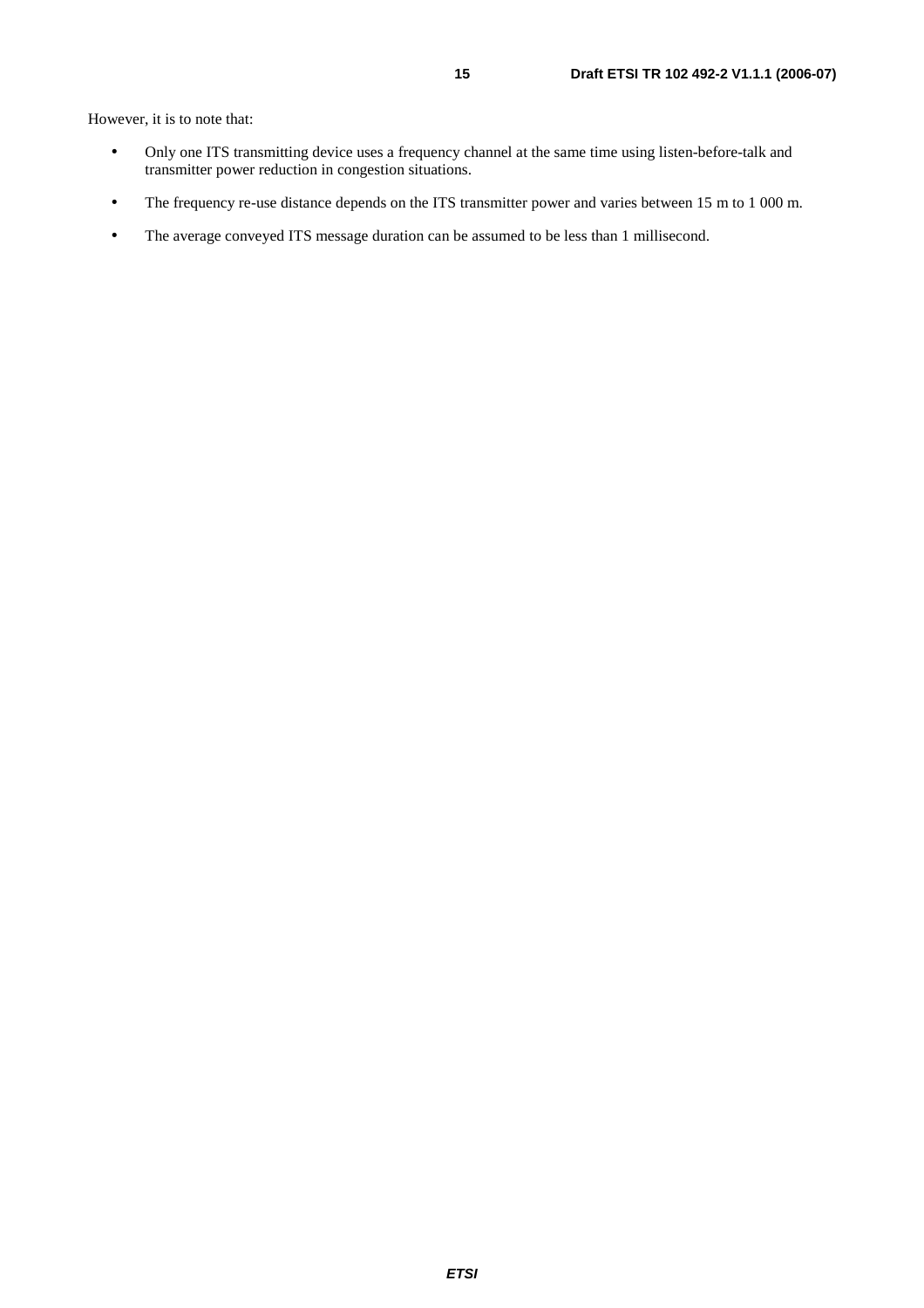### Annex B: Technical information

### B.1 Technical description

See part 1 of the present document for a detailed presentation.

In addition to the part 1 description further information about the radiated power is provided.

Scalability is an important feature of an ad hoc car to car communication network. The number of participating vehicles in these networks depends very much on the traffic density and the situation on the roads. If there is a high density of vehicles, the communication range will be much below the maximum value to provide all nodes the required channel access and possibility to transmit data.

Furthermore the required communication range will be reduced with increasing the penetration rate of equipped vehicles. At the beginning, when only a few vehicles are equipped there is an increased probability for transmitting with a higher power to enable communications at all. But nevertheless also during the introduction phase vehicles will apply TPC and reduce the transmission power to the level needed for reliable communication. This is mandatory for efficient channel reuse and the link quality.

The typical communication range is expected to be below 500 m for rural areas. In suburban and urban areas, the communication range is usually lower. Considering typical values of traffic density, a proper value for an average communication range in rural and suburban areas is 300 m. Individually the required communication range is much lower, e.g. in the case of messaging between 2 consecutive vehicles driving on a motorway with 120 km/h, the safety distance and therefore the required communication range is about 60 m and the applied power level will be 3 dBm, which is the minimum level.

RSUs will provide a communication zone. The required size of the zone depends on the services, which are provided by the RSU, and on the environment. A typical value for rural areas is 600 m and for urban areas 400 m. With the RSU in the centre of the communication zone, the resultant communication range is 300 m for rural areas and 200 m for urban areas.

For the communication between vehicles and RSUs the required transmitted power can be asymmetric concerning uplink and downlink communications, because RSU will be deployed with directive antennas. This means that the average interference contribution from RSUs will be significantly lower than the e.i.r.p. value on its own would indicate

Based on the link budget calculations presented in part 1 of the present document, the following power levels should be considered for compatibility investigations.

| Range (m) | 1000 | 500 | 400 | 300 | 200 | 100 | 50 | 10 |
|-----------|------|-----|-----|-----|-----|-----|----|----|
| TP (dBm)  | 33   | 25  | 22  | 19  | 14  |     | ◠  |    |

Considering TPC with a 30 dB range, the minimum power level is 3 dBm.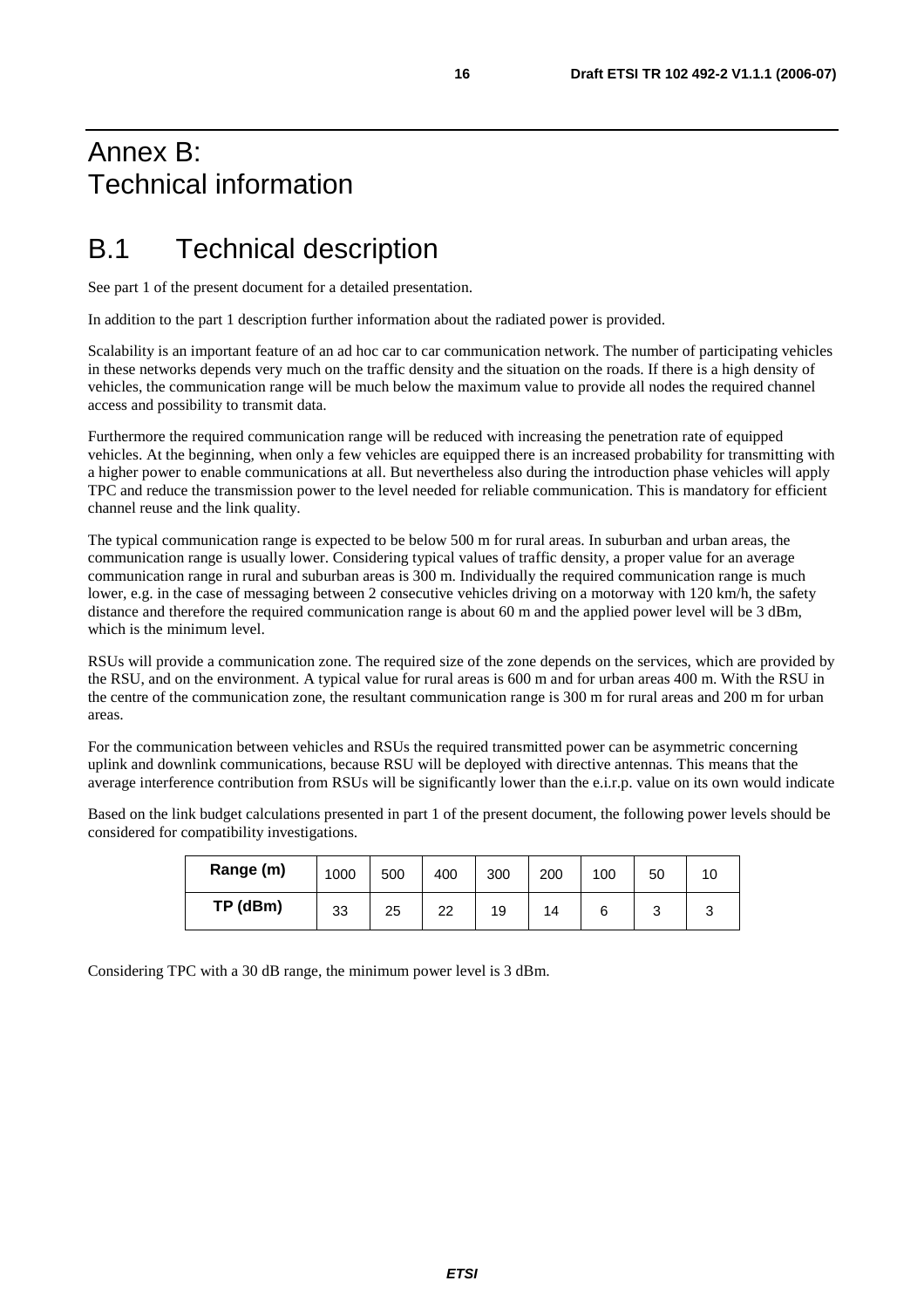# B.2 Technical fustification for spectrum

See part 1 of the present document for a detailed presentation.

### B.3 Information on current version of relevant standards

Basic parameters and protocols for high-reliability road safety services are being developed as a co-operation between ETSI ERM-TG37, ISO TC204 WG16, C2C-CC and IEEE 802.11p (WAVE) [3].

The C2C-CC is working out specifications taking into account European regulations, infrastructures, driving behaviour and government policies. Standards will be produced for the communication system and for the road safety applications to ensure interoperability between all cars.

The ISO standards group TC204 WG16 is developing a set of standards (see ISO 21217 [7], ISO 21210 [5], ISO 21218 [8] and ISO 21215 [6]) for architecture, for bearers and for the networking protocols. This CALM architecture will link applications to an appropriate bearer of a set of bearers, depending on what each has to offer at a given time in a given situation. It is recognized that all bearers cannot support all applications, and that there will be circumstances which favour one over another.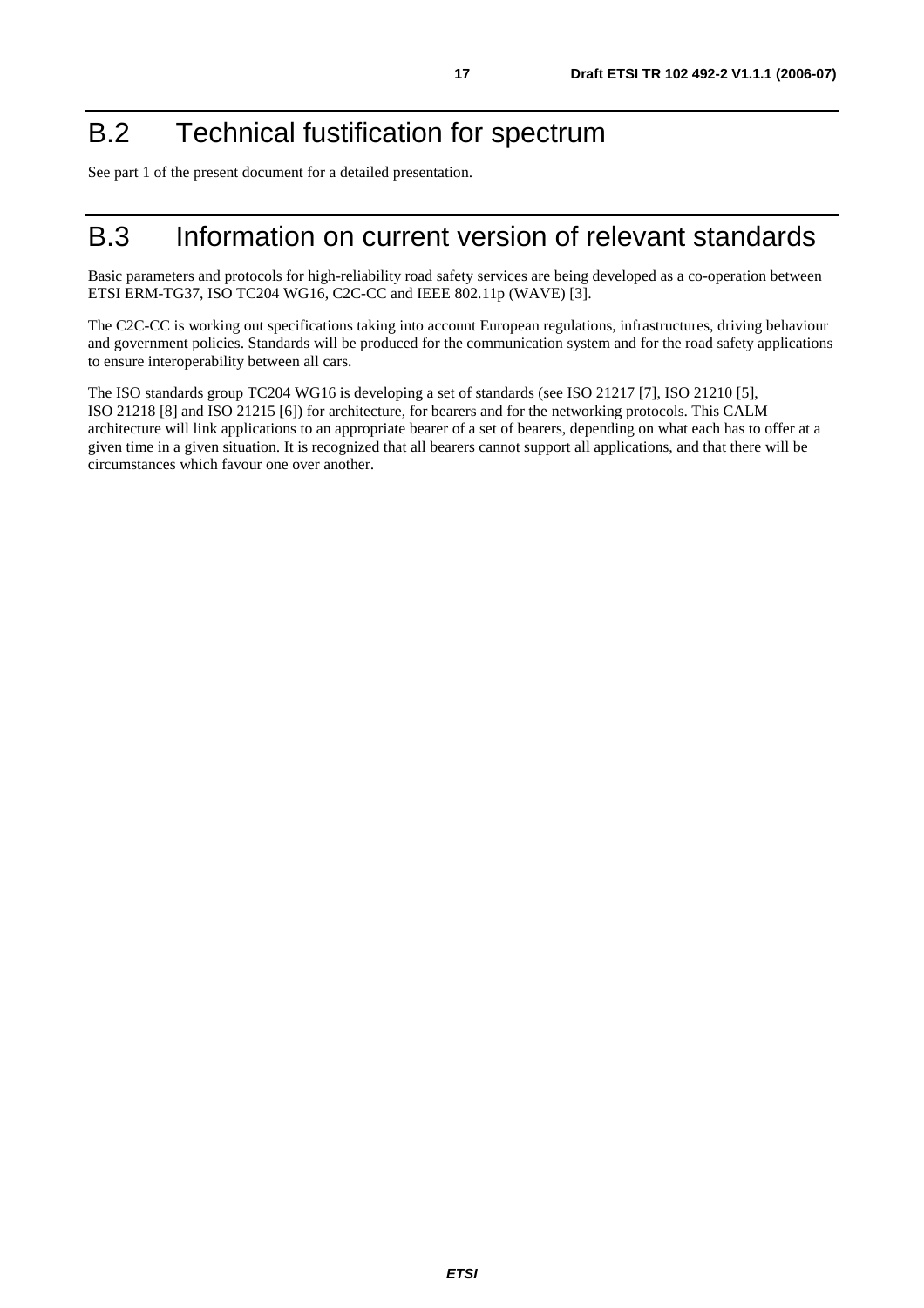### Annex C: Expected compatibility issues

## C.1 Coexistence studies

Coexistence studies with existing radio services in the 5,9 GHz range are needed. Part 1 of the present document presents relevant European allocations in the neighbourhood of the spectrum proposed for allocation in the present document.

The ongoing studies in ECC include a full compatibility study (ITS versus other radio communication services/applications and other radio communication services/applications versus ITS) in the band from 5,875 GHz to 5,895 GHz and may need to be extended to frequencies up to 5,925 GHz. In addition, studies for frequencies in the ISM band were decided to only study the impact of ITS on other radio communication services/applications. Furthermore, the impact from ground radars below 5,850 GHz on ITS is also studied.

## C.2 Current ITU allocations

In ITU-R, WP8A is responsible for ITS. There are some recommendations related to the 5 GHz band, mostly reflecting current RTTT DSRC allocations in Europe and Japan.

At the last World Radio Conference (WRC-03), the issue of a global allocation for ITS safety applications was brought up by Canada. This proposal received support from US and also from Europe. The proposal was withdrawn due to heavy opposition from some Asian countries.

# C.3 Sharing issues

The road safety and traffic management applications considered in the present document require a more predictable sharing environment than is available inside spectrum where e.g. COTS WLAN or ISM equipment can tune directly. Major sharing issues and potential interference mitigation could be summarized in the following order as below:

- Minimum interference with currently allocated radio services.
- As far away from 5,8 GHz as possible to avoid interference with RTTT DSRC [9] since the devices ITS transmitter and RTTT OBU receiver will be located inside cars close to each other.
- Although the present document has its focus on roadside-to-vehicle communications, it also covers inter-vehicle communications. It must be noted that sharing with radar applications below 5,850 GHz might require an interference mitigation like DFS which is not compatible with highly mobile inter-vehicle applications. As a consequence, all ITS inter-vehicle communications might only be considered for the frequency range above 5,850 GHz.

NOTE: The proposal in clause 6.1 is in line with this consideration.

- By sharing the available bandwidth into different communication channels, a diversity factor could be integrated in the link budget which could also be used for interference mitigation.
- The integration of more directive antennas. One of the main impacts is given by radiation for high elevation angles (towards GSO satellite receivers). By focusing radiated energy horizontally towards infrastructure and vehicle interference towards will be decreased.
- ITS uses TPC as well as LBT. Especially, roadside-to-vehicle communications uses average communication ranges of much less than the maximum of 1 000 m, and TPC will have a large effect on total aggregated power levels.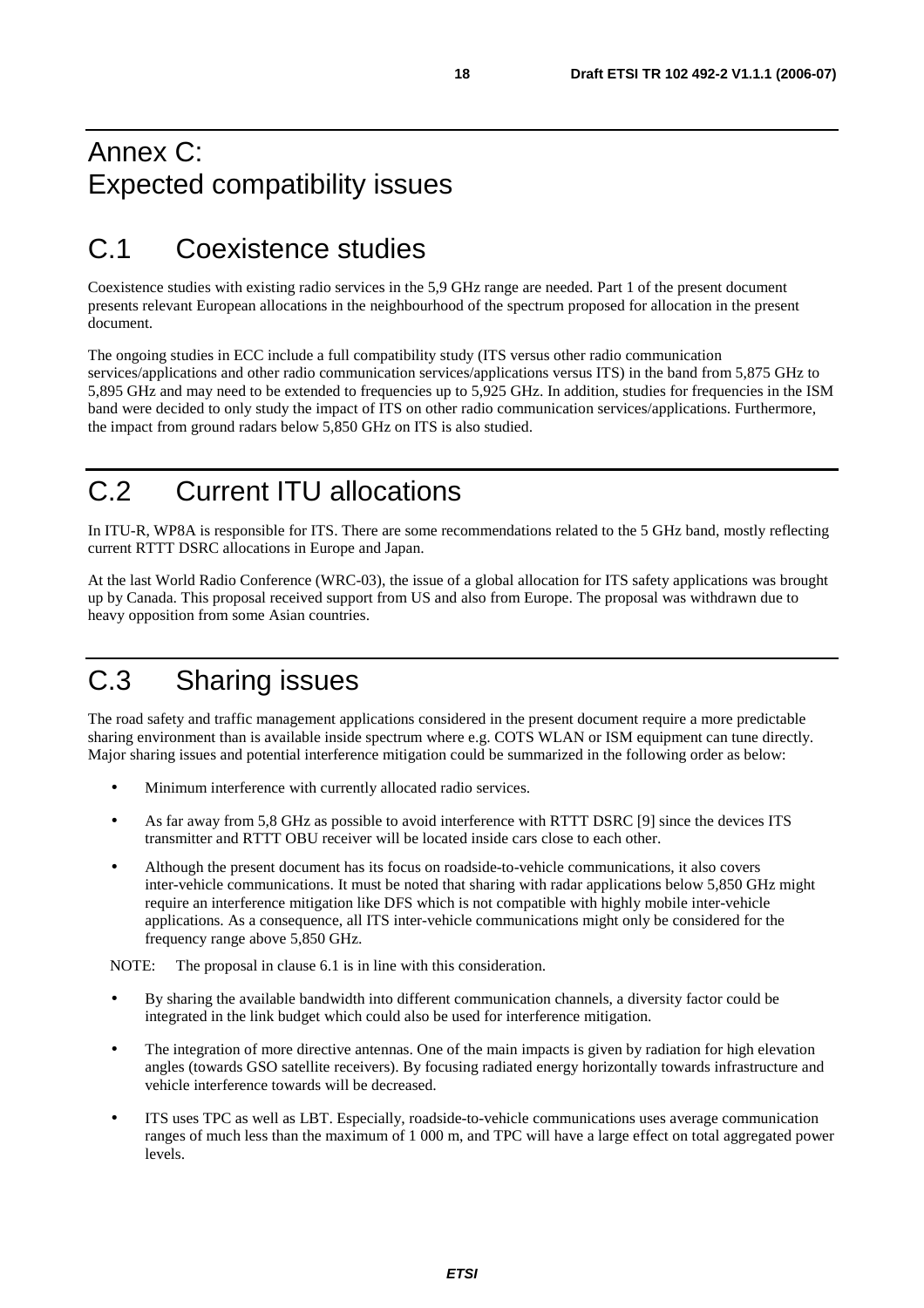Concerning interference to RTTT DSRC it is important to note that DSRC OBUs can cope with statistical random interference. However, systematic interference from IVC or RVC ITS could cause unacceptable interference and could also cause premature end-of-life of the OBUs due to OBU battery drain, if both kind of equipment are installed in the same vehicle. A potential solution under study to avoid this could be the integration of the RTTT OBU and ITS in one equipment device as specified in the CALM architecture (see ISO 21217 [7] and ISO 21218 [8]).

Possible interference mitigation factors (e.g. TPC, see clause B.1.2. of part 1) and channel access mechanisms will be investigated by ERM TG37 in the course of the sharing studies to be performed within CEPT ECC WGSE provided that results will indicate the need for such measures.